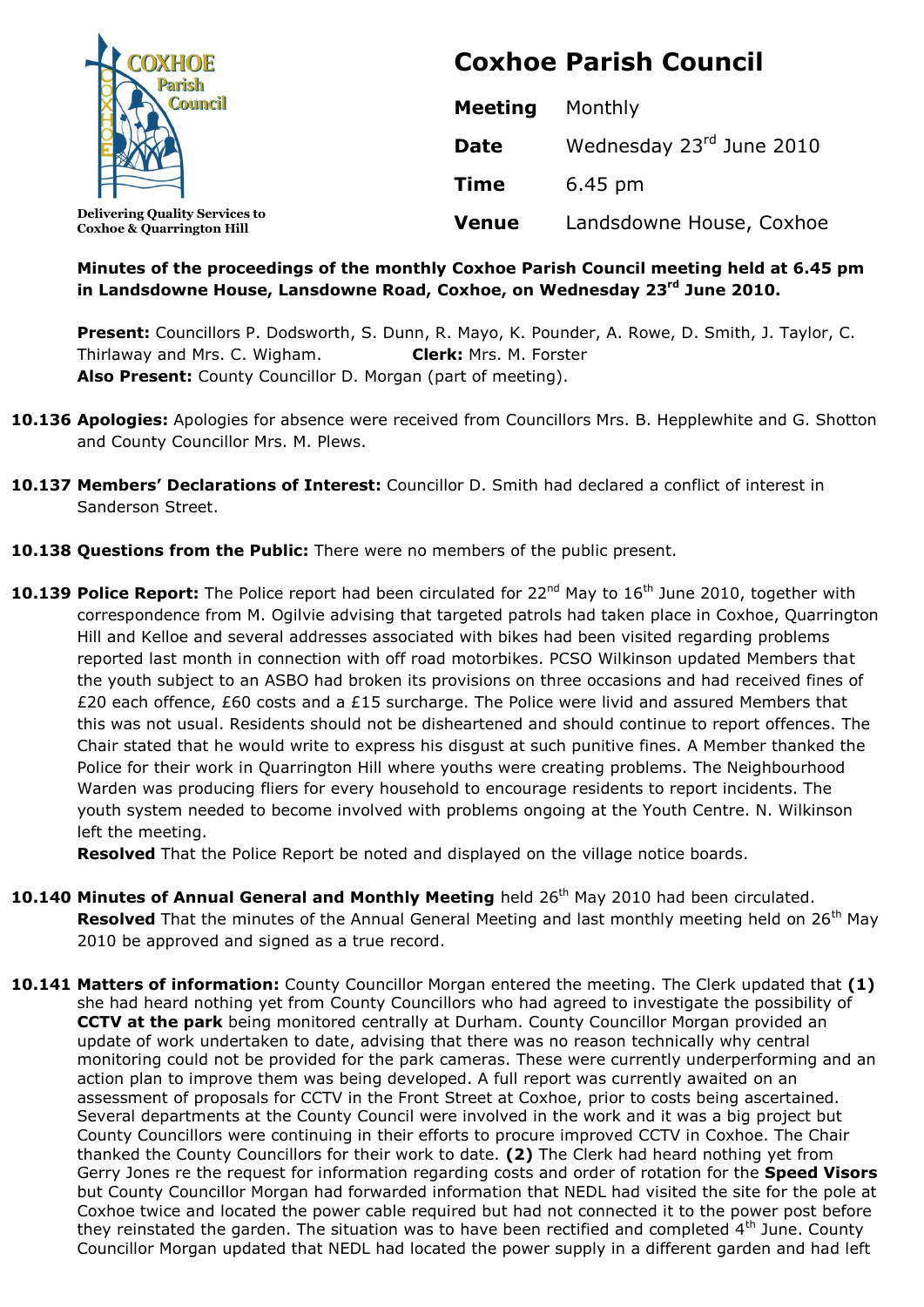the area to enable the appropriate wayleave to be obtained. NEDL had promised Gerry Jones that the work would be completed and power provided to the pole by 2<sup>nd</sup> July. (3) Nothing had been received from Gavin Cordwell-Smith on the request for the position to be reconsidered with regard to the street naming and the planning gain monies for the **Hellens Development**. County Councillor Morgan updated that an application had been received for the haul road to be closed for a further five weeks. Councillors had refused to sign the consultation papers to proceed to the next stage in view of the complaints received from residents; as Hellens did not appear to have mitigated the circumstances by working additional hours; and had not put forward alternative pedestrian and equestrian access. County Engineers had been asked to provide a technical assessment and they agreed that this was an accurate timescale due to the unknown ground conditions caused by the former railway bed so the closure may proceed without the County Councillors' signatures. Concern was expressed that the developers were not being fair to the community and were inconveniencing the residents of the village for their own profit. It was suggested that a letter be sent expressing concern and asking that, in view of this continuation, the developer look at providing something additional to the limited planning gain of mock level crossing gates that had been requested, such as paving. The Chair advised that he would send such correspondence. **(4)** Councillor Dunn did not yet have any progress to report on the land ownership of the **rough land adjacent to the allotments at Quarrington Hill** with a view to the Parish Council procuring this to provide additional allotment sites. **(5)** The Clerk had sent a reminder to the County Council on the information required on the three potential **Asset Transfers**. **(6)** The Chairman had not yet had a chance to look at whether he could alter the timer on the **Memorial lights** for any future requirements. **(7)** The review of Coxhoe Parish Council's **Standing Orders** and the **Policy for Applications for Grants and Donations** were outstanding and would be done as time and workload allowed, as would investigation of the possibility of **Direct Debit Facilities**. **(8)** The Council's External Auditors had been advised about the appointment of the **Assistant Parish Clerk**. Total additional unpaid hours worked to date from both employees was 173 (or 210 if unclaimed holidays to date were added on). A Member expressed concern that some items were not being progressed due to Officers having to spend time chasing responses. The huge workload was recognised and needed to be reduced. The Councillor suggested that a programme be developed for outstanding issues so Councillors could input into what they thought was urgent. The Chair and Vice-Chair reiterated that it had been agreed previously that the Clerk prioritise the workload. This was the busiest time of year with imposed deadlines beyond the Council's control. Less important things would be done when time allowed. A huge amount of progress had been made on some matters that had been needed for a long time such as the website and a lot of concentration needed to be directed to the large amount of County Council consultation that was occurring at the moment. Officers were already working a large amount of additional hours that they had not been paid for and could not do everything at once. **(9) Gate and Fencing at Parson's Walk** – Nothing further had been received from the County Council on the solutions they were looking at and the contractor who had installed the gate had not yet been contacted so the Parish Council could arrange for a new stronger spring to be installed. A Member advised that they considered that the gate was working well now but would check it and report back. County Councillor Morgan added that David Fishburn at the County Council was assessing the area further round Ashbourne Drive with one of his colleagues. Members hoped a solution would be found as the fence was often kicked down and this allowed access by bikes. **(10)** The Chairman updated that the **DRCC Community of the Year Competition** entry was almost complete and he would run this past the Chairman of Coxhoe Community Partnership prior to submission. **(11)** The review of tenancy agreements for **Quarrington Hill Allotments** was still outstanding due to workload. **(12)** The Chairman had sent a letter to **Coxhoe Banner Group** to advise that the Parish Council would be prepared to work with them once the Medical Centre plans were progressed further. Members updated that the Primary Care Trust was reviewing the District Nurse provision and whether to have this based at the Centre. The GPs were funding the practice and had been given the go-ahead but there was a need to ascertain the size of the additional requirements for other services so the position had been deferred until July. The Member of Parliament was taking the matter up with the Chief Executive of the PCT to ensure progress. **(13)** The possibility of the **Hanging Basket and Planter Service** being extended to Station Road and The Avenue had not yet been explored. A Member had raised the issue of nettles at Parson's Walk and the Clerk had received assurances from David Fishburn at the County Council and TP Gardens, the Parish Council's contractor, that both would be dealing with their respective areas the following week. Another Member raised concern that not all the baskets had been provided yet. The Clerk stated that a cheque had been prepared for signature that evening as the contractor needed to pay for the flowers up front. The Chair added that the contractor had done a good job for the Council on other services and the situation would be monitored to see whether such good service could be delivered on a larger scale. **(14)** With regard to the queries raised on the **Insurance for 2010/11,** the Clerk was still waiting for a full response from Zurich.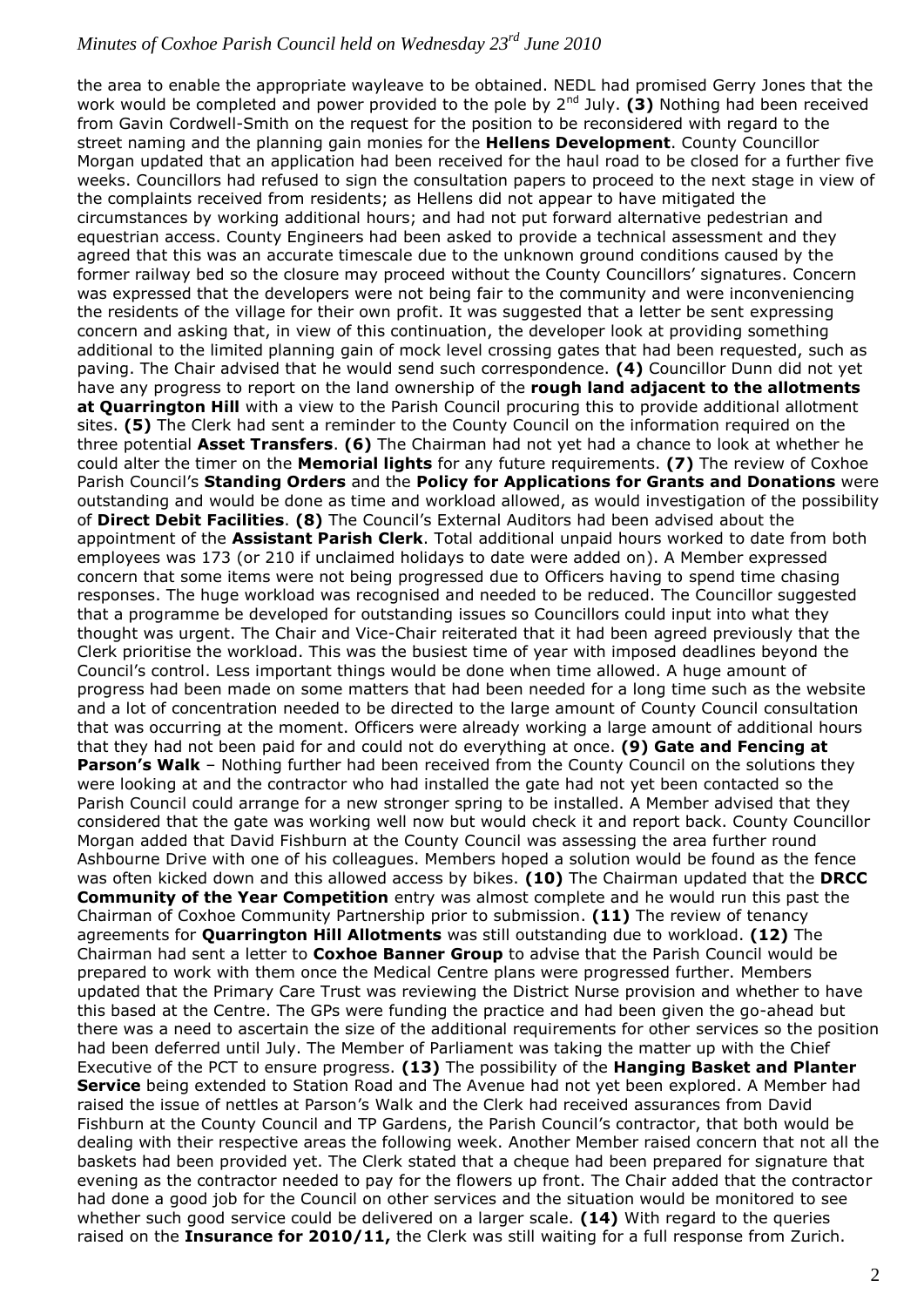**(15)** Other than an update on the Christmas Lights, nothing further had been received on the actions required as a result of the **Joint Meeting re Improvements to St. Mary's Church and Front Street.** Once all information on schemes and costings had been received another meeting would be called to progress this prior to the land ownership issues at the Churchyard being discussed. In response to the Parish Council's letter, the Assistant Chief Executive at Durham County Council had advised that she had reiterated to all services the importance of good communications with local councils in line with the agreed charter. **(16)** The Clerk had registered Councillors Dunn and Pounder and Clerk and Assistant Clerk for the **Conference on Standards** at County Hall on 19<sup>th</sup> July. **(17)** She had advised Steve Ragg of the Council's **nominations for the CDALC Executive Committee**. **(18)** The Clerk had written to the County Council expressing concern that the **wheelie bin at Quarrington Hill** football field had still not been replaced. A Member updated that the red dog bin had been vandalised and the Neighbourhood Warden had removed it so there were now no bins at the field. **(19)** Cheques and accompanying letters had been prepared for the **donations** agreed for Coxhoe Allotments Association and Quarrington Hill Community Centre; the Clerk had written to advise Coxhoe Athletic Football Club that their request for photocopying match day programmes had been agreed; and had supplied the Limestone Linx copies for both Partnerships. **(20)** All documentation required for the **Audit of Annual Accounts** had been signed, collated and despatched to the External Auditors on 3<sup>rd</sup> June. The electors' rights to view the accounts had ended  $22<sup>nd</sup>$  June. The external audit was due to commence Friday  $25<sup>th</sup>$  June but the Clerk had spoken to them and they had started it early as they had all the required information. **(21)** The Assistant Parish Clerk had sent an appropriate submission to the County Council in connection with the **tree at**  Vicarage Terrace. The matter had been referred to the Planning Committee on 22<sup>nd</sup> June and it had been approved to fell the tree subject to the works being carried out in the next three years and to the appropriate British Standard and that the felling could not take place until a scheme for the replacement had been agreed by the County Council. Members expressed their disappointment at this decision. A petition signed by many residents against the felling had been submitted to the County Council and it was understood that trees could recover from pathogen. County Councillor Morgan advised that the planning officer had recommended approval to alleviate any danger as the arboriculture specialist had referred to the possibility that someone climbing the tree to collect conkers could fall and be injured. The application had included such a danger in its grounds. The planning committee had had regard to the Officers' view and considered that liability may be passed to them should they go against that recommendation. It was considered that this would not set a precedent as permission would not be granted for a healthy tree to be felled. **(22)** Councillor Pounder updated that he had declared an interest at the last meeting in connection with **CDALC** as the EDRC AAP Local Councils Committee had appointed him as one of two Members. It had since emerged that they were only entitled to appoint one Member so his designation had been amended to alternative Member should the appointed Member not be able to attend a meeting.

**Resolved** (i) That the information be noted, the outstanding resolutions be actioned and progress be requested on those issues raised with other parties; (ii) That the Chair contact Hellens to express concern at the additional inconvenience and disruption caused to residents by a further road closure and request compensation for the community.

**10.142 Unauthorised Development and Planning Enforcement Issues:** An email updating the Council on various issues raised with the Planning Enforcement Officer at Durham County Council had been circulated.

**Resolved** That the information be noted.

10.143 Response to Query Raised by Quarrington Hill Village Partnership: As part of the Annual Report to the Annual Parish Meeting, the Partnership had questioned whether it had the full support of the three Parish Councillors representing Quarrington Hill on the issue of the play park project and requested that the three Councillors state whether they did support the proposed scheme and if not what were the grievances. It had been agreed at the Annual Parish Meeting that this matter be placed on the agenda for discussion at this Parish Council meeting in order that the response to the Partnership may be determined. The minutes of the Parish Council of  $9<sup>th</sup>$  December 2008 when this matter had been discussed showed that the Parish Council as a corporate body "strongly supports the development of a first class play facility for Quarrington Hill but notes that there are concerns from adjoining neighbours and these must be taken into account in determining the plan so as to allow for acceptable plans to be agreed." There were no dissenting comments recorded and the email sent to the City Council's planning department mirrored the minute. The Parish Council policy on this was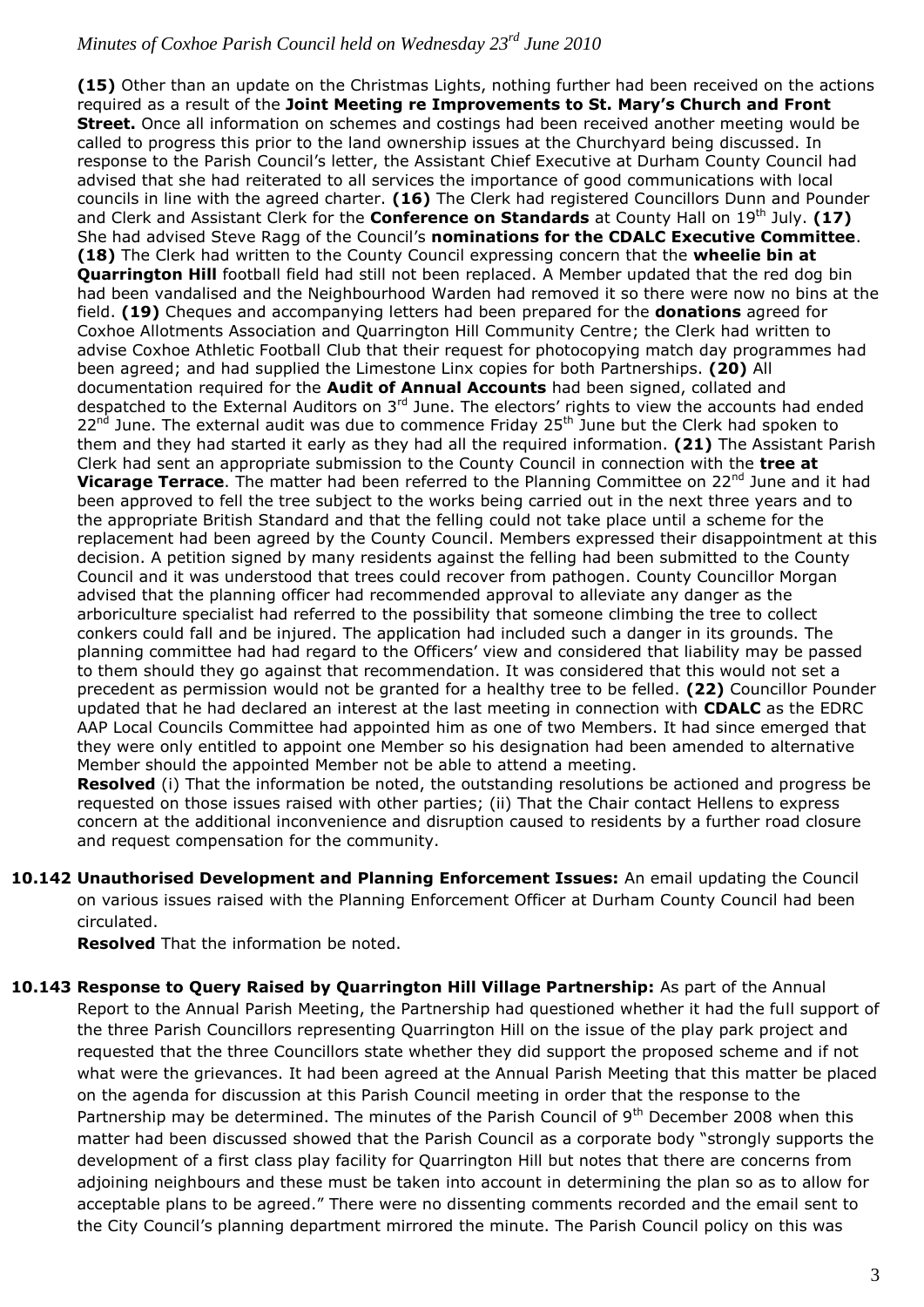therefore set out and Members' views were sought with regard to a response to be sent to the Partnership's query.

The Chair advised that he was of the opinion that the Parish Council supported the Quarrington Hill Village Partnership; the play park had been identified in the Parish Plan; the Partnership had been successful in obtaining planning approval for it; and had secured £76,000 of funding towards it. He asked if Parish Councillors were still of the opinion that they supported a play park subject to the residents' views being taken into account. The play park in its present guise had planning permission and residents would have had the opportunity to put forward their views when the planning application was being considered. All nine Councillors present agreed with the policy that had been set out in December 2008, advising that they wanted to see a first class play facility for the young people of Quarrington Hill as soon as possible. Councillor Pounder advised that he spoke on behalf of the three Parish Councillors from Quarrington Hill and that they would like the Partnership to call a meeting of the residents at Quarrington Hill as those three Councillors considered that residents were against what was currently proposed for a play park in the village. A named vote was requested and Councillors P. Dodsworth, S. Dunn, R. Mayo, A. Rowe, D. Smith, J. Taylor, and C. Thirlaway all voted that they supported the play park in its present guise, in accordance with the planning permission.

Councillor Pounder stated that he spoke on behalf of him and Councillors Shotton and Mrs. Wigham. He advised that they and many residents were against the play park, as per the planning permission for one large park in its present position. They would prefer two small parks, one in that position and one at the top end of the village. Everyone wanted suitable play park facilities and for residents' views to be taken into account. The Chair asked that Councillor Pounder summarise the individual Quarrington Hill Councillors' responses to the Partnership's query and send this to the Clerk for her to forward it to the Partnership. Other Members reiterated that the land which had planning permission had been designated for the play park years ago; there was a need for the park to go ahead for the young people of Quarrington Hill; and consultation had taken place, including exhibitions at the school, and immediate neighbours would have received notification and been given the opportunity to comment prior to planning approval being granted. Councillor Pounder reiterated that his view was that there had not been proper consultation with the residents and that planners had approved the plans against the wishes of many residents. The Chair again highlighted the progress that had been made to date and it was

**Resolved** (i) That the Clerk send a summary of the response of the Parish Council to the Quarrington Hill Village Partnership; (ii) That Councillor Pounder send a summary of the individual response from the three Parish Councillors from Quarrington Hill to the Clerk in order that she may forward that to the Quarrington Hill Village Partnership.

10.144 Quarrington Hill Community Centre: The Clerk advised that the public meeting held 5<sup>th</sup> June had been very well attended and there had been a lot of support for the Community Centre to stay open. Ten people had volunteered to be further involved and had met again the following Monday evening. Even more residents interested in getting involved had attended that meeting, together with Councillors Dunn, Pounder and Shotton, and a Shadow Management Committee had been elected. The Shadow Chair was then meeting with the present Treasurer to talk through handover arrangements so this had been a really good result. Members added that the volunteers were very positive and enthusiastic and gave details of events planned for the future. The Chair thanked the Councillors for their assistance and County Councillor Morgan advised that this had been pivotal. He asked that the next meeting scheduled for  $5<sup>th</sup>$  July be amended as it clashed with the AAP Forum. As fliers had already been printed for this and there was sufficient on the agenda without the presence of the Community Development Officer, it was agreed to proceed with that date and County Councillor Morgan advise suitable alternative dates for a meeting with the Officer.

Councillor Pounder had asked that the situation regarding the hedge surrounding the Community Centre be discussed as Clive Lawson had asked about the possibility of this being cut back. County Councillor Morgan had advised that the County Council would not cut hedges during the bird nesting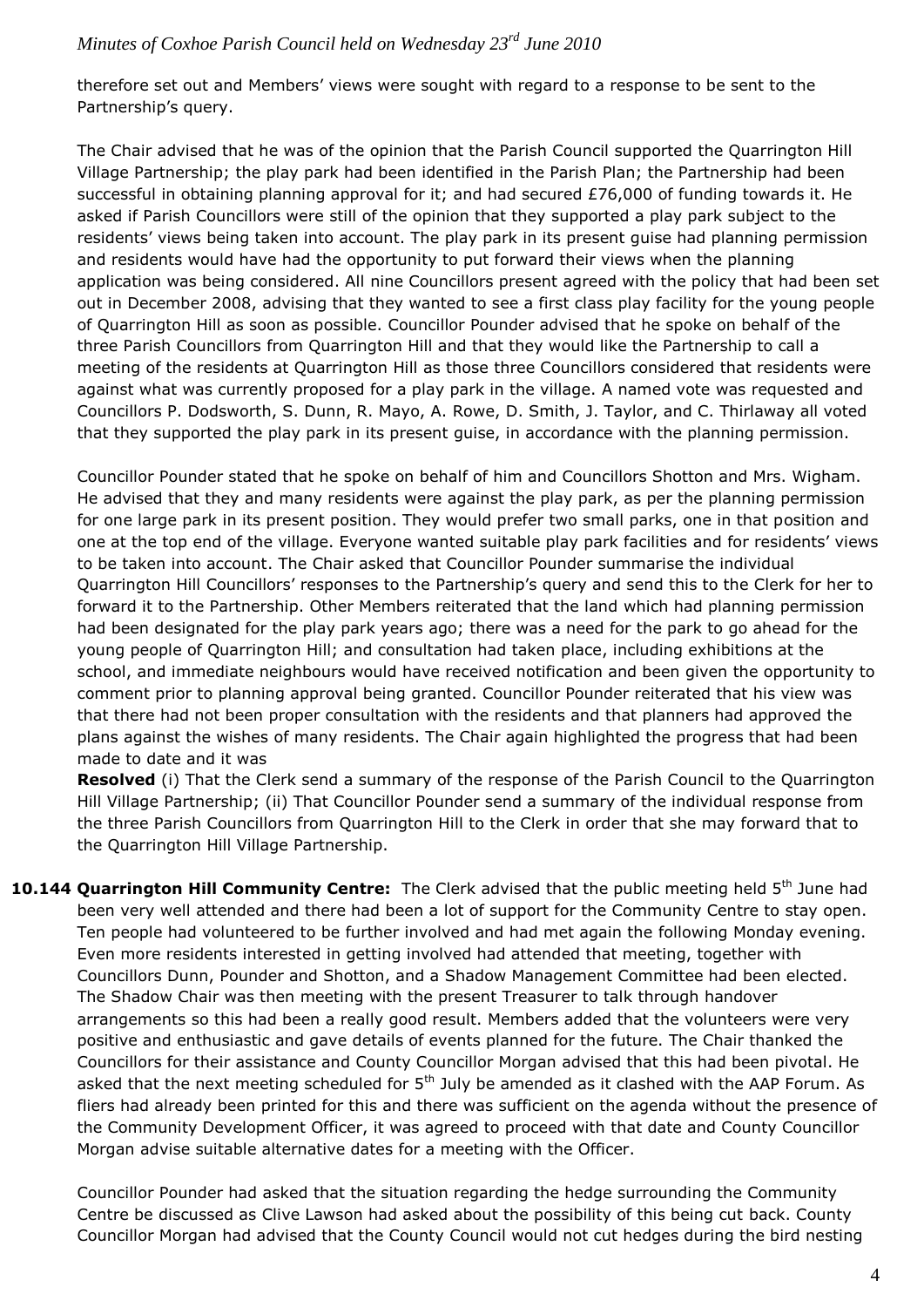season and may do a tidy up in the early autumn but if a more substantial cutting was required then he would suggest that the Parish Council's contractor be asked to carry this out for the Community Centre and that County Councillors may be able to offer a grant of £100 to the Community Centre for them to pay for this this year. County Councillor Morgan added that the Management Committee of the Community Centre had been told by the County Council that the hedge should not be there and was of the opinion that this was the Community Centre's responsibility. He reiterated that the County Council may perform a tidy up but it would be after the bird nesting season. A Member stated that the work would need to be carried out at an early stage as the Britain in Bloom judging was imminent. **Resolved** (i) That County Councillor Morgan provide suitable dates for the Shadow Committee to meet with the Community Development Officer; (ii) That the Clerk ascertain the possibility and costs for TP Gardens to carry out the desired works to the hedge and that she be granted delegated authority, in consultation with the Chairman, to authorise the works up to a reasonable amount, and advise County Councillors, should the contractor be able to carry this out, in order that they may consider an appropriate contribution.

- **10.145 Quarrington Hill Village Partnership:** No correspondence had been received but the Partnership had advised the Chair that they had secured a further £50,000 of funding so now had £76,000 towards the provision of a play park in Quarrington Hill. **Resolved** That the information be noted.
- **10.146 Coxhoe Community Partnership:** The Clerk updated that since the last meeting she had provided Councillor Mrs. Hepplewhite with the costs for tree lights and was waiting to hear back as to whether the amount left in the Memorial Garden fund could be used for that. Work was ongoing on the development of a new website in conjunction with the County Council. The Clerk had written to both Partnerships and the Police to officially request their reports a week in advance of the meeting. In responding to the request that the County Council give consideration to the introduction of broadband and a hearing aid induction loop at Landsdowne House, the Decent Homes Manager had advised that Landsdowne House was one of the centres that had high usage and he would not anticipate any reason to change from its current use as a community facility. Nothing further had been received from County Councillor Mrs. Plews in connection with her endeavours to obtain a hearing aid induction loop. The Decent Homes Manager had suggested trying the section within the County Council who were providing the computer classes to discuss the potential funding of broadband so the Clerk would take this up with Diane Mahoney at the County Council. She had not yet had time to discuss the possibility and costs of the Council insuring the History Group's equipment yet.

On the internal doors for the Village Hall, Councillor Mrs. Hepplewhite had requested a letter to state that the Parish Council would support the project to the tune of approximately £1020 (although it may be slightly more due to price increases since the original quotes) so she would send that on Parish Council letterhead to accord with the decision at the last Council meeting. Notification had been circulated that the next meeting of the Partnership was  $30<sup>th</sup>$  June and a Project Update as at  $20<sup>th</sup>$  June had also been circulated. The Partnership had also requested that the Parish Council ask its contractor to add cutting the turf and weeding the borders at the Memorial Garden to the usual maintenance schedule. Councillor Dunn had advised that the Parish Council had previously agreed to take over the maintenance of the Memorial Garden prior to funding bids being submitted as its commitment to the project so the Clerk would contact TP Gardens in that connection. A Member stated that he had heard that the funding or bus funding for the Saturday night sessions at the Youth Room may cease at the end of the month. County Councillor Morgan was of the view that this was to continue throughout the summer but advised that he would check this out and advise the Member accordingly. **Resolved** (i) That the information be noted; (ii) That Councillor Mrs. Hepplewhite advise whether Memorial Garden funds could be used for the purchase of lights for the trees; (iii) That further information from the County Council in connection with the possibility of the provision of broadband and a hearing aid induction loop at Landsdowne House be awaited; (iv) That the Clerk investigate the possibility and cost of the History Group's equipment being added to the Council's insurance policy; (v) That County Councillor Morgan advise the Member in connection with the situation regarding the bus and funding for the Saturday night sessions at the Youth Room at the Leisure Centre.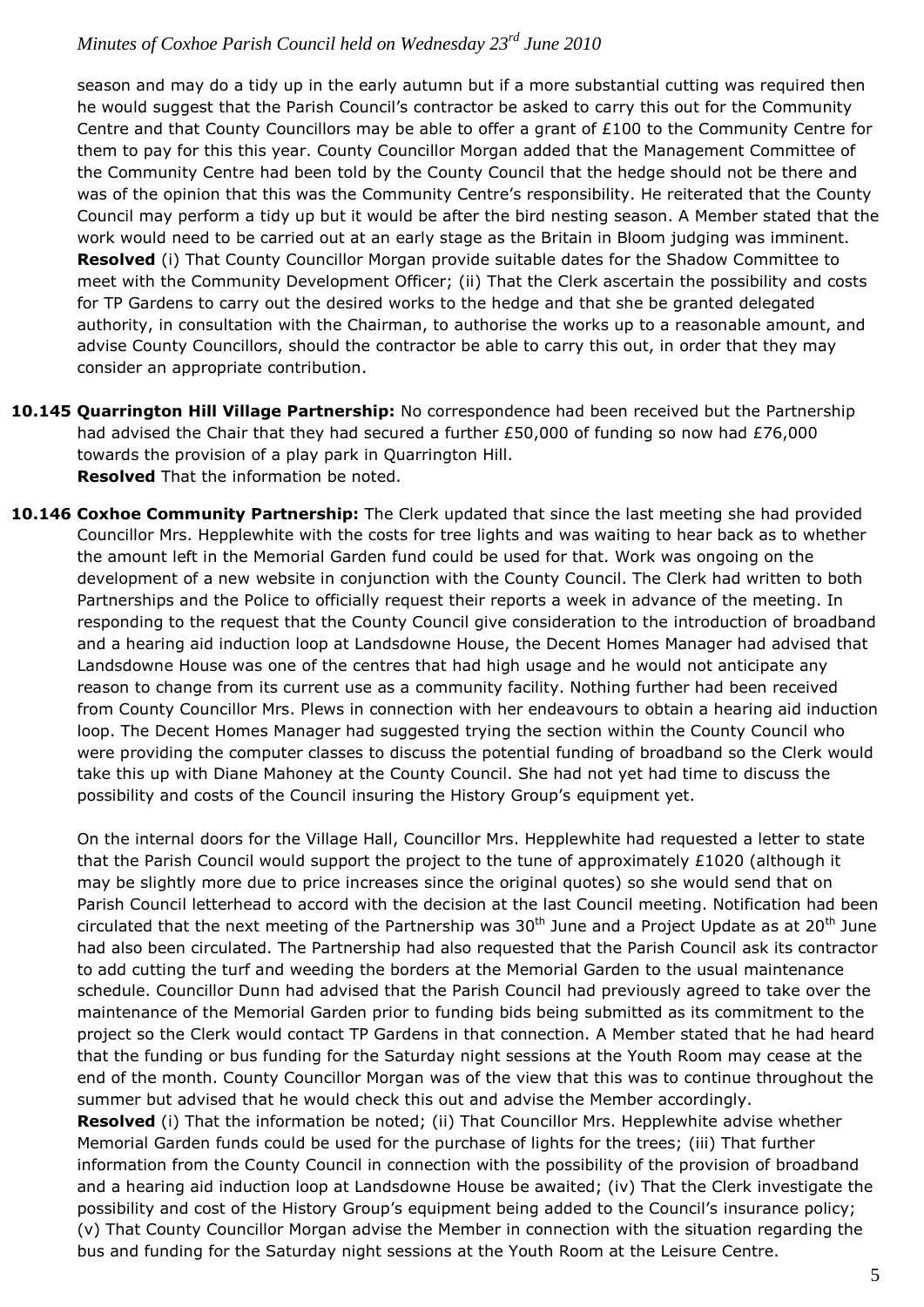**10.147 Crowtrees Heritage Group:** The agenda for the Annual General Meeting and Ordinary meeting of  $17<sup>th</sup>$  June and minutes of 20<sup>th</sup> May had been circulated.

**Resolved** That the information be noted.

10.148 Quarry Liaison Committee: The minutes of 14<sup>th</sup> May 2010 had been circulated. **Resolved** That the information be noted.

### **10.149 Correspondence:**

# 10.149.1 **Durham County Council:**

**a)** Details had been circulated of the **Link 2 – Dial a Ride** minibus service. A Member advised that they had witnessed three Arriva buses that had broken down recently. In their view it was because they were so old.

**Resolved** That the Clerk write to Arriva to ask the company why they employed such old buses in Coxhoe and Quarrington Hill and express dissatisfaction that this resulted in a poor service due to frequent breakdown of vehicles.

**b)** East Durham Rural Corridor AAP Local Councils Committee - the agenda for 20<sup>th</sup> July and minutes of the Annual General Meeting and Ordinary Meeting of 18<sup>th</sup> May had been circulated.

**Resolved** That as the Durham County Council Planners were to attend the meeting on 20<sup>th</sup> July to discuss the County Durham Development Plan; the attendees from the Council be Councillor Pounder and the Clerk and Assistant Clerk.

**c) County Durham Development Plan – County Durham Plan Core Strategy Issues and Options Consultation –** the County Council was requesting responses by 6<sup>th</sup> August 2010. In view of the length and complexity of the document, the Assistant Parish Clerk had started to put together a response paper which had been circulated. **Resolved** That a Working Party consisting of Councillors Dodsworth, Pounder and Mayo and the Assistant Parish Clerk work through the suggested response in detail and that the agreed response be circulated to all Members for agreement at the July Council meeting.

# 10.149.2 **County Durham Association of Local Councils**

**d) The CDALC Executive Committee** agenda for 2<sup>nd</sup> June and minutes of 3<sup>rd</sup> March had been circulated.

**Resolved** That the information be noted.

**e)** Details had been circulated of a **£2m Community Wildlife Fund** programme from the Big Lottery Fund. The details had also been sent to the two Village Partnerships in case they wished to apply. The fund was to raise awareness of threatened wildlife or places. **Resolved** That the information be noted and also sent to Crowtrees Heritage Group and the Quarrington Hill Community Centre in view of the number of nearby nature reserves.

# 10.149.3 **Other Correspondence**

- **f) NALC Events Bulletin** had been circulated. **Resolved** That the information be noted.
- **g)** A request had been circulated from **St. Andrew's Methodist Church.** The Parish Council at its meeting held in January had agreed that the Church could access Council land to enable them to carry out landscaping works to the rear and side of the Church as the area was landlocked. The Church was now asking that due to the costs involved (because the area was landlocked) whether they could dispose of the top soil (not the bricks or rubbish) on to the paddock area that was owned by the Council and rented by Mr. Robinson. They had advised that the chapel land being higher than the field made it more difficult for a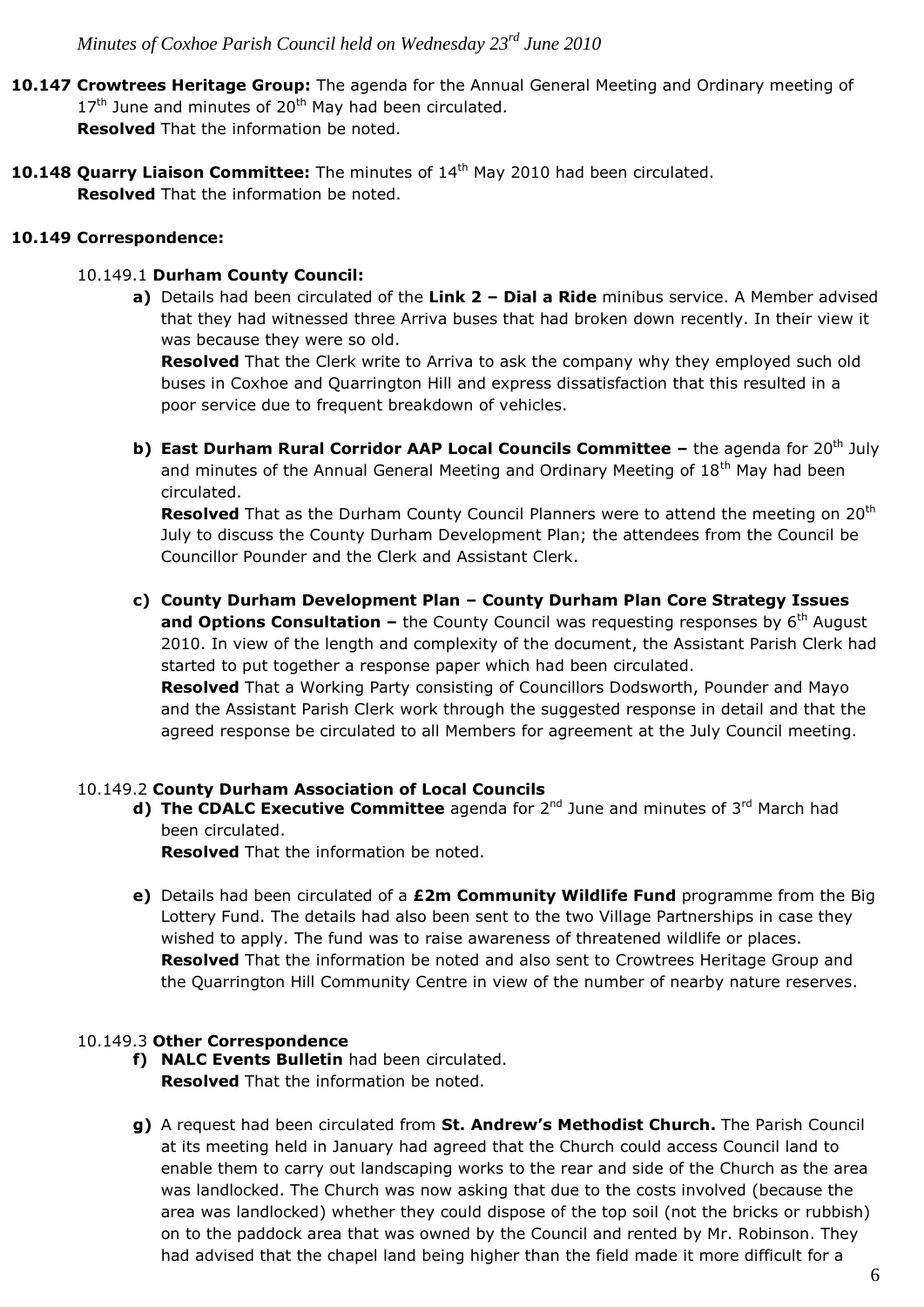digger and made the fence posts unstable. The contractor had suggested that the soil could be graded onto a small area of the field immediately behind the fence. A Member stated that there was a difference in the levels where the soil could be disposed of. **Resolved** That the Council grant permission to the Church to dispose of the top soil only, in the manner requested, subject to the Church first assuring the Council that the present tenant is happy with the proposals.

**10.150 East Durham Rural Corridor Area Action Partnership:** A Member advised that the County Council's Head of Highways had stated at the **Task and Finish Group** meeting that if PFI policies continued the plan was to replace all lights in the County within a 5 year period. A scheme had been put forward for The Grove at Coxhoe on safety grounds and the Chair advised that he would provide details of a survey of lighting levels that covered this area. Councillor Pounder stated that there was an area at Church Street at Quarrington Hill and asked Members to advise him of any further schemes required so he could put them forward at the next meeting in August. He advised that at the **AAP Board meeting of 16th June** it had been stated that emphasis would be changing for funding of projects to large projects that had more involvement with the community, rather than small grants. The Task and Finish Groups would handle the smaller projects. He gave details of the next Forum meeting to be held  $5<sup>th</sup>$  July.

**Resolved** That the information be noted.

**10.151 Web Statistics:** had been circulated for the period 31<sup>st</sup> May to 21<sup>st</sup> June 2010. **Resolved** That the information be noted.

#### **10.152 Finance:**

- 10.152.1 **Budget Update:** An account summary had been circulated that showed the balance at the end of the last meeting and income and expenditure during the month and the balance at the end of the month. The Clerk gave details of costs provided by Durham County Council for spiral Christmas lights around the fifteen lamp posts that were to be replaced in the commercial area of the Front Street at Coxhoe. A Member suggested that the Council go ahead with these this year and ask the school to select a child to perform the light switch on ceremony. It was hoped that the Partnership would get approval to use remaining Memorial Garden funds for lights to be installed in the trees at the Village Hall and these could be switched on at times other than Christmas. The spiral lights would be removed and stored by the County Council and these should proceed regardless of the decision on the lights for the trees. County Councillor Morgan anticipated that the street lamps would be installed late Summer and those replaced would be relocated further down the street. A Member stated that there was a need to consider Christmas lights for Quarrington Hill in the future. **Resolved** That the information be noted and that the Clerk be authorised to make the appropriate arrangements for the County Council to provide, erect, remove and store spiral lights annually for the fifteen new street lamps that were to be provided in the Front Street at Coxhoe and contact the school to ask them to select a child to perform the switching on ceremony at the appropriate time.
- 10.152.2 **Accounts for payment:** Details of financial payments required for the month had been circulated, together with the month end bank balances figure after the expenditure. The Clerk added that the payment for T.P. Gardens included payment for some hanging baskets not yet supplied as they had to pay for them up front.

| <b>Creditor</b>             | <b>Reason</b>                                        |         |
|-----------------------------|------------------------------------------------------|---------|
| CIT Vendor Finance (UK)     | Landsdowne House copier rental 1/7/10 to 30/9/10     | 130.43  |
| Limited                     |                                                      |         |
| <b>Total Business Group</b> | Landsdowne House copier copies April-May and         | 225.88  |
|                             | staples and Village Hall copier contract June-August |         |
| T P Gardens                 | Grass cutting May, hanging baskets, flower beds      | 3095.00 |
|                             | and planters                                         |         |

**Resolved** That all payments presented be signed and paid: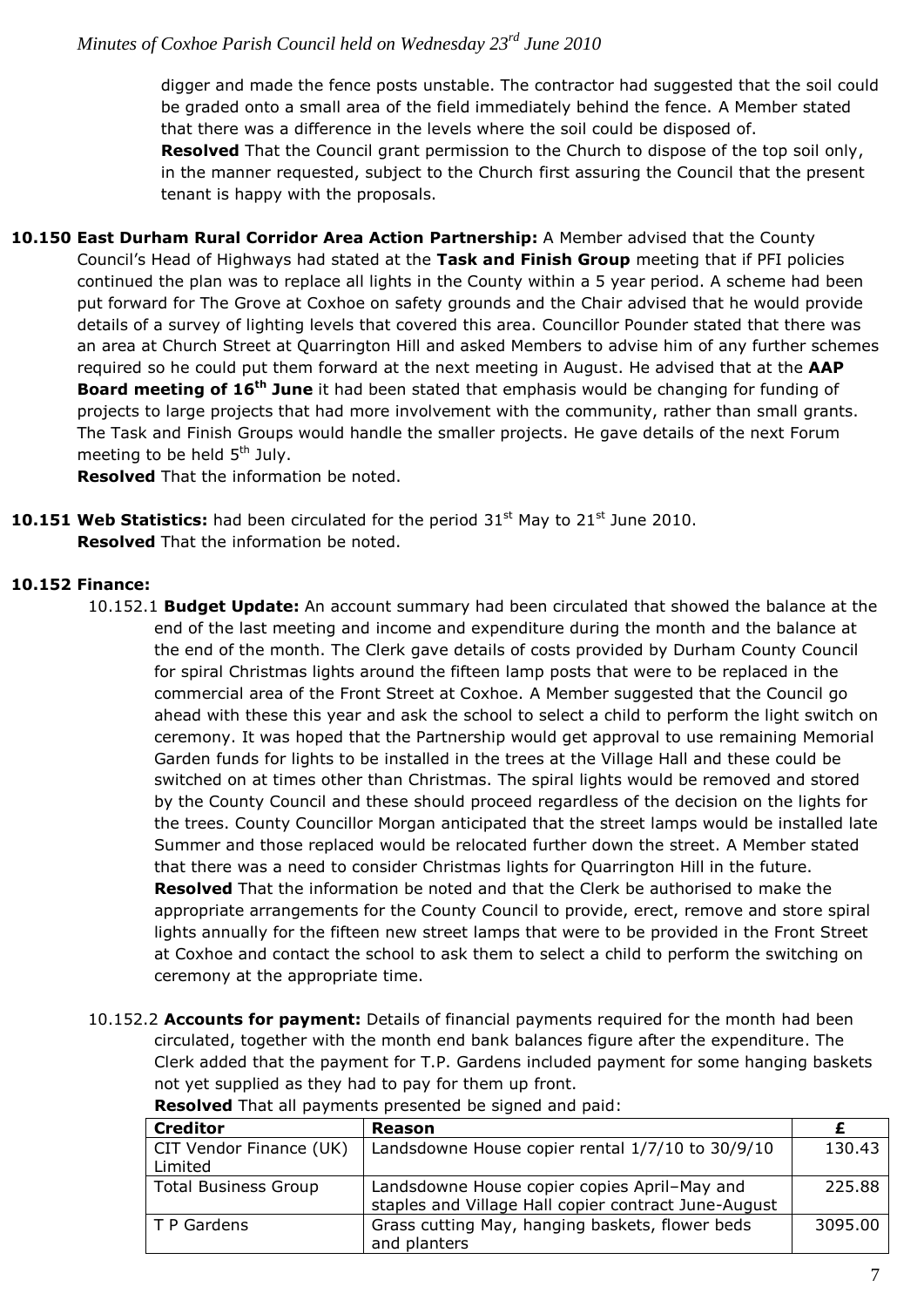| <b>Creditor</b>          | Reason                                           |        |
|--------------------------|--------------------------------------------------|--------|
| <b>Coxhoe Allotments</b> | Section 137 Donation for improvement works       | 200.00 |
| Association              |                                                  |        |
| Quarrington Hill         | Section 137 Donation / Grant 2010/11 for Miners' | 500.00 |
| <b>Community Centre</b>  | Gala Day                                         |        |
| 3 Mobile                 | Broadband & Mobile May                           | 35.75  |
| M. Forster               | Clerk Salary June and reimbursement postage      |        |
| Post Office Ltd.         | HMRC - PAYE Tax and N.I. contributions           |        |

10.152.3 **Applications for Grants and Donations: (a)** A letter had been circulated from the Mayor of Durham who was asking the Parish Council to contribute to her chosen charities of

**St. Cuthbert's Hospice and Diabetes UK as part of the Mayor's Appeal 2010/11**. A Member stated that, whilst they supported both charities, they did not agree that the electorate of Coxhoe Parish should have to pay  $£5$  a year each for Durham City to have a Mayor. The City of Durham Council no longer existed and Coxhoe Parish Council could choose to have its own dignitary and should not have to pay additional Council Tax for the Mayor of Durham. County Councillor Morgan declared that he was a Charter Trustee by virtue of being a County Councillor. Members considered that the two causes were worthy of support and could benefit residents and that contributions should be made directly to the organisations. **Resolved** That a donation of £50 be made to St. Cuthbert's Hospice and a donation of £50 be made to Diabetes UK; both donations to be made under Section 137 expenditure and to be made direct to the organisations, rather than through the Mayor's Appeal.

**(b) Finchale Training College** was requesting support to their appeal for the Fitness Room Renovation Project to assist physical rehabilitation to trainees living with health conditions. Members considered that whilst this was a good cause, it was outside the Parish area and may not benefit residents of the Parish.

**Resolved** That no contribution be made to the College for the reasons stated.

**(c)** A letter had been circulated from **Coxhoe Community Partnership**. The application had been received after the agenda had been despatched. The Chairman had agreed that this could be handled as a matter of urgency due to the time factor involved as the Partnership had advised that the deadline for applications for funding from the Youth Opportunities / Youth Capital Fund was two weeks and the chances of success would be improved if there were promises of funding in place. The Clerk advised that the Council could be criticised for determining matters of expenditure that were not specific items on the agenda and so the suggestion would be that should Members be minded to approve a donation this be an in principle decision at this stage and the item be placed as a specific item on the agenda for the July meeting for ratification. The application was for financial assistance with alterations to the Youth Room at Coxhoe Leisure Centre, details of which had been circulated. **Resolved** That the Parish Council agree in principle to a donation of £200 being made to

Coxhoe Community Partnership towards the alterations to the Youth Room and this matter be placed on the agenda for ratification at the next Parish Council meeting.

10.152.4 A **letter of thanks** had been received from **Durham Citizen's Advice Bureau** for the Council's donation to the outreach service.

**Resolved** That the information be noted.

**10.153 Planning Applications:** Details had been circulated of planning applications that had been determined under delegated authority from  $25<sup>th</sup>$  May to  $14<sup>th</sup>$  June and of applications received since the last meeting.

**Resolved** (i) That the information on delegated authority decisions be noted; (ii) That the information on application 348 for a first floor extension over garage at Beechfield Rise; and 361 for a two storey extension to the rear of existing dwelling at Beechfield Rise; be noted.

10.154 Date of Next Meeting: Wednesday 28<sup>th</sup> July 2010 at 6.45 p.m. in Landsdowne House. County Councillor Morgan left the meeting.

#### **10.155 Exempt Information – Resolution to Exclude the Press and Public:**